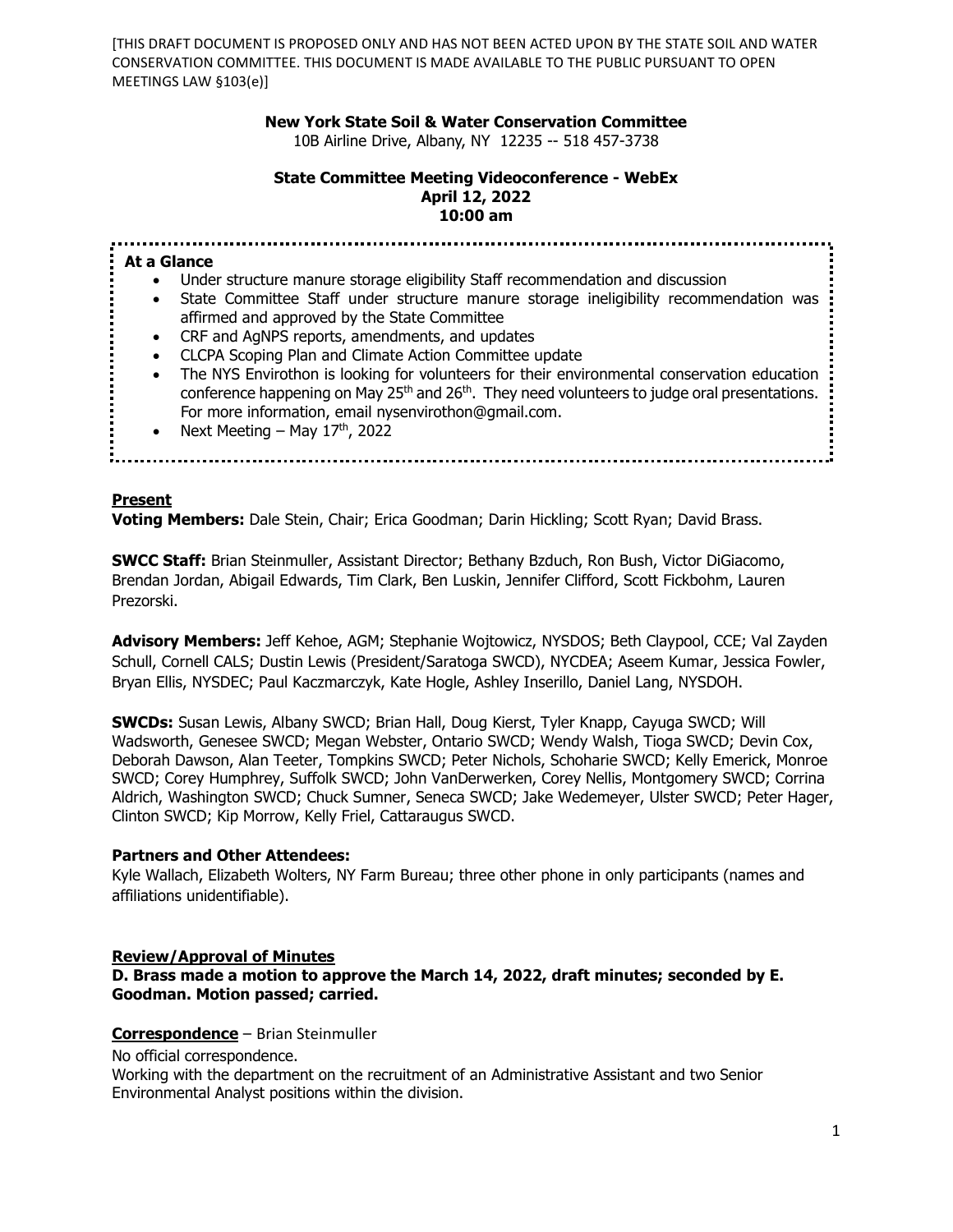Have not yet been able to put out an update on the budget, but it was passed and will be included in the minutes.

# *Environmental Protection Fund Budget Breakdown*

Overall appropriations for the FY 2023 EPF are \$400 million.

- \$21 million for Farmland Protection
- \$20 million for Agricultural Nonpoint Source Pollution Control Projects, including \$2 million for Cornell IPM, \$500,000 for the CCE of Suffolk County and \$250,000 for Cornell PMEP
- \$16.75 million for the Climate Resilient Farms Program, including up to \$500,000 for the Cornell Soil Health program
- \$14.5 million for Soil and Water Conservation Districts
- \$22 million for Water Quality Improvement Program
- \$22.5 million for Oceans and Great Lakes (EBM Program funding)
- \$16.5 million for Waterfront Revitalization Program

## **Ag Non-Point Source Program** – Bethany Bzduch

## **Program Status**

To date, we have completed 19 contract close-outs, and six close-out packets are currently being reviewed. On average, we close 45 contracts in a year. In this year, we have already gotten about to 50 and it is only April. We want to recognize the incredible work that district staff have been doing to get these contracts closed out. So far this year, we have processed nine time extension requests and one landowner change amendment. Presently, we are managing a total of 158 active contracts representing approximately \$57 million. This funding is being used to support projects on about 400 farms in 41 counties in the state. We have 42 pending contracts representing \$13.2 million which are all Round 27. We are working to get those contracts executed.

## **Amendments**

## **Region 1**

Allegany County SWCD – C701345 – Round 24: Wiscoy Creek Watershed Project Contract Start: 11/27/2018 Contract End: 3/1/2022 Request: Time Extension to 3/1/2023 Reason: These projects were delayed due to COVID, financial issues and health issues. The first farm has completed their Waste Storage and Transfer System. They will be completing their Access Control System in 2022. The second far is planning on completing their projects in 2022.

Note: Victor DiGiacomo, Region 1 AEA, supports the request, but refers to the State Committee Previous Amendments: None

### **D. Brass motioned to approve the amendment, seconded by D. Hickling. Motion passed; carried.**

Wayne County SWCD – C701393 – Round 24: Near Shore Lake Ontario Watershed Ag Program: Phase 2 Salmon Creek Contract Start: 11/27/2018 Contract End: 3/1/2022 Request: Time Extension to 12/31/2022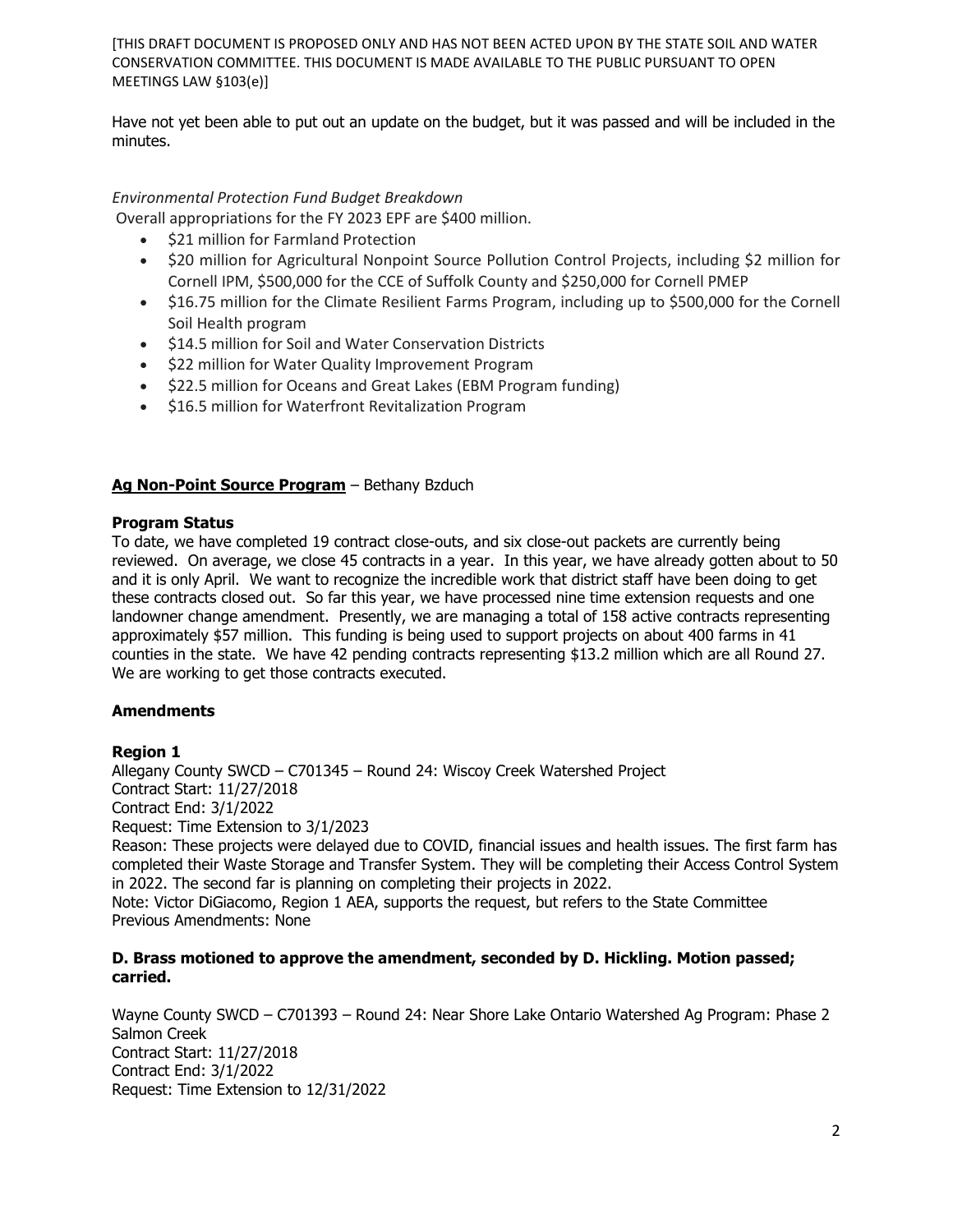Reason: The current contract ended 3/1/22 in the beginning of a construction season; if provided the 9 month extension, the District and the Landowner would be able to complete the final proposed waste storage transfer system in partnership with NRCS. Three of the 4 BMP Systems have been implemented and certified. With recent setbacks from the pandemic and contractor availability, the farm planned to implement last fall but could not get the materials. All the procurement and engineering has been completed for this storage and as soon as the weather breaks, implementation will begin pending this approval.

Note: Victor DiGiacomo, Region 1 AEA, supports the request, but refers to the State Committee Previous Amendments: None

## **E. Goodman motioned to approve the amendment, seconded by D. Brass. Motion passed; carried.**

## **Round 28 RFP Status**

Our question and answer period closed April 4<sup>th</sup> and a final Q&A document has been shared. The deadline for proposal submissions will be 4:30 PM on May  $2<sup>nd</sup>$  and must be submitted through the State Committee SharePoint. Districts are encouraged to submit early to avoid technical issues.

## **Montgomery SWCD Request – Under Structure Manure Storage Eligibility**

The State Committee Staff provided a recommendation to the Voting Members: A waste storage facility underneath a covered heavy use area still presents many of the same concerns as an under-barn waste storage facility. Human and animal health impacts from the gasses emitted from decomposing manure are still a concern. In this case, ventilation of the gasses would be restricted to the two scrape alleys. This could result in higher concentrations of gas exiting the storage. The conceptual drawings show that the proposed waste storage and slatted floors are functionally equivalent to the under-barn waste storages described in the Under Barn Manute Storage Policy, and have all the drawbacks and potential hazards described therein.

At this time, the State Committee Staff recommends that this type of storage facility remain ineligible for state cost share.

Alternatives were recommended for consideration.

Discussion was encouraged, and Montgomery County SWCD was thanked for posing this question, providing background information, and having open dialogue with the SWCC to aid in the formulation of a recommendation, discussion, and decision. Discussion ensued.

To access the full discussion, please use the link below for the meeting recording.

## **E. Goodman motioned to accept the State Committee Staff's recommendation, seconded by D. Hickling.**

**Roll call vote: E. Goodman – Aye D. Brass – Aye D. Hickling – Aye D. Stein – Aye S. Ryan – Abstain Motion passed; carried.**

**Climate Resilient Farming Program** – Jennifer Clifford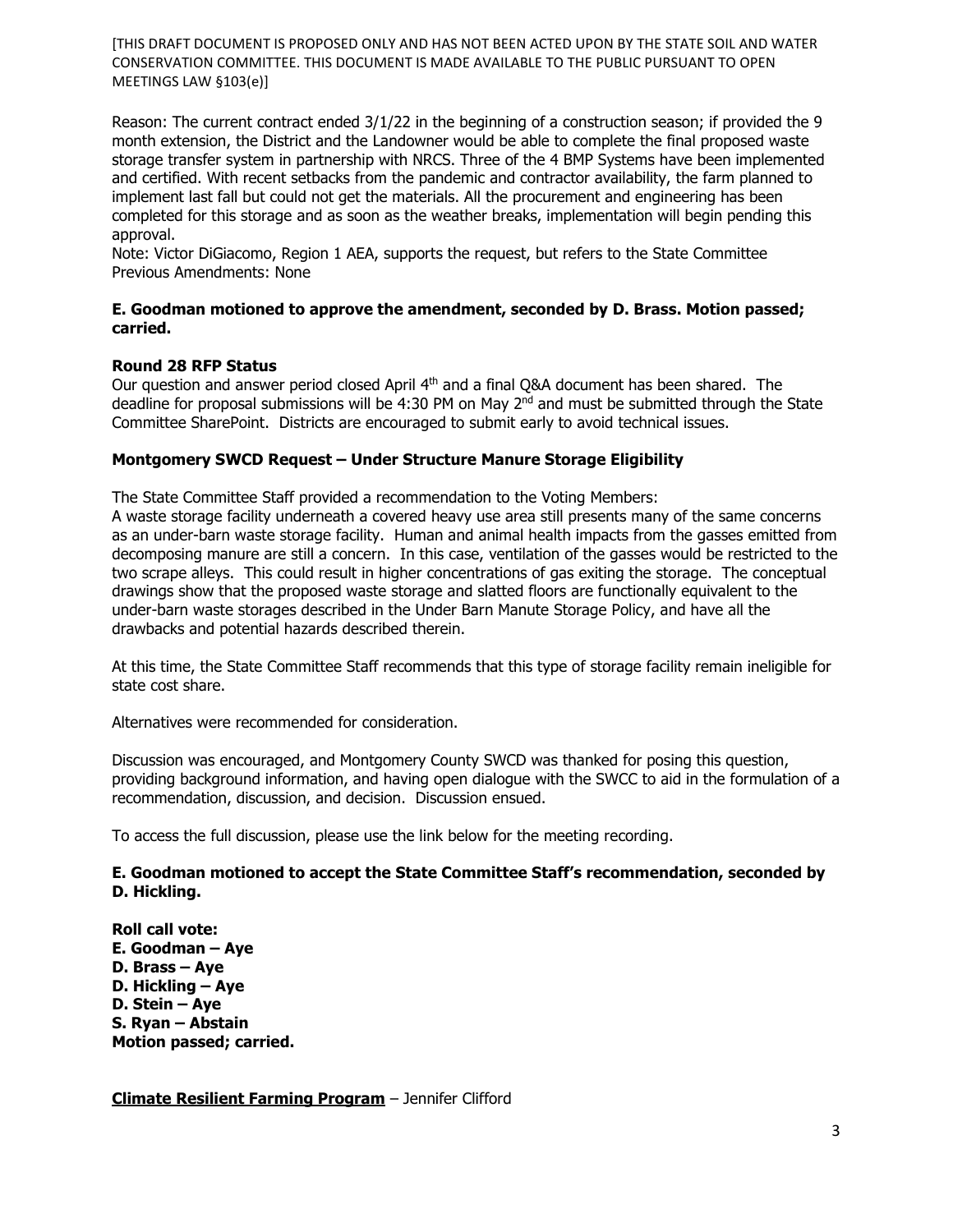### **Program Status**

We've had one cancellation and seven close-outs this year. In Rounds 1 through 5, we've awarded \$12 million through 117 contracts. Round 6 is open for a total of \$8 million. The FAQ has closed for this round and applications are due May  $16<sup>th</sup>$ . For Round 7 with a \$16.75 million, we will be bringing some concepts to the Technical Advisory Committee to start developing expansion for Round 7 which will be brought to the State Committee at a later date.

### **Amendments**

No amendments this month. There is one landowner change that is being processed and will be brought to the SWCC attention at a later meeting date.

### **Hudson Valley Carbon Farming Project**

Currently in its final year, was originally a two-year project but has been extended due to COVID. Currently working with Scenic Hudson on outreach efforts including some additional videos to highlight practices.

### **USDA Climate Smart Commodities Pilot Proposal**

The application is due May 6<sup>th</sup>, we are working with the DEC Division of Lands and Forests. Focusing the application to improve and increase the adoption of climate smart agricultural and forestry practices. DEC is focusing on the Regenerate New York program to increase afforestation and climate smart practices for landowners that have forest land. The proposal must advance measurement, monitoring, verification and reporting of climate smart practices. Another large piece is market connections, we have been working with the Agricultural Development Division to discuss ways that NYS Grown and Certified can increase promotion of NY grown and climate smart products.

## **Cornell CALS – Methane Monitoring Research Project Status**

Started the process of this contract and working on a scoping plan to develop a full proposal that we can contract and fund.

## **Climate Action Council Update**

The next Climate Action Council meeting will be April  $18<sup>th</sup>$ . The draft scoping plan is out for public comment until June  $10<sup>th</sup>$ , there are a number of public hearings scheduled both in person and virtually. More information can be found here:<https://climate.ny.gov/Our-Climate-Act/Draft-Scoping-Plan>

## **Voting / Staff/ Advisory Reports / Conservation Districts / Public Comments –** All

#### **Voting Member Reports**

**Erica Goodman –** Nothing to report.

**David Brass –** Nothing to report.

**Dale Stein** – Like the idea from Corey Nellis to create a subcommittee with a variety of stakeholders to advise on CRF and make recommendations to advance the program in the future to best serve farmers and address climate change mitigation and resiliency. Would like the State Committee Staff to look into how this can be created and utilized.

**Scott Ryan –** Nothing to report.

**Darin Hickling –** Nothing to report.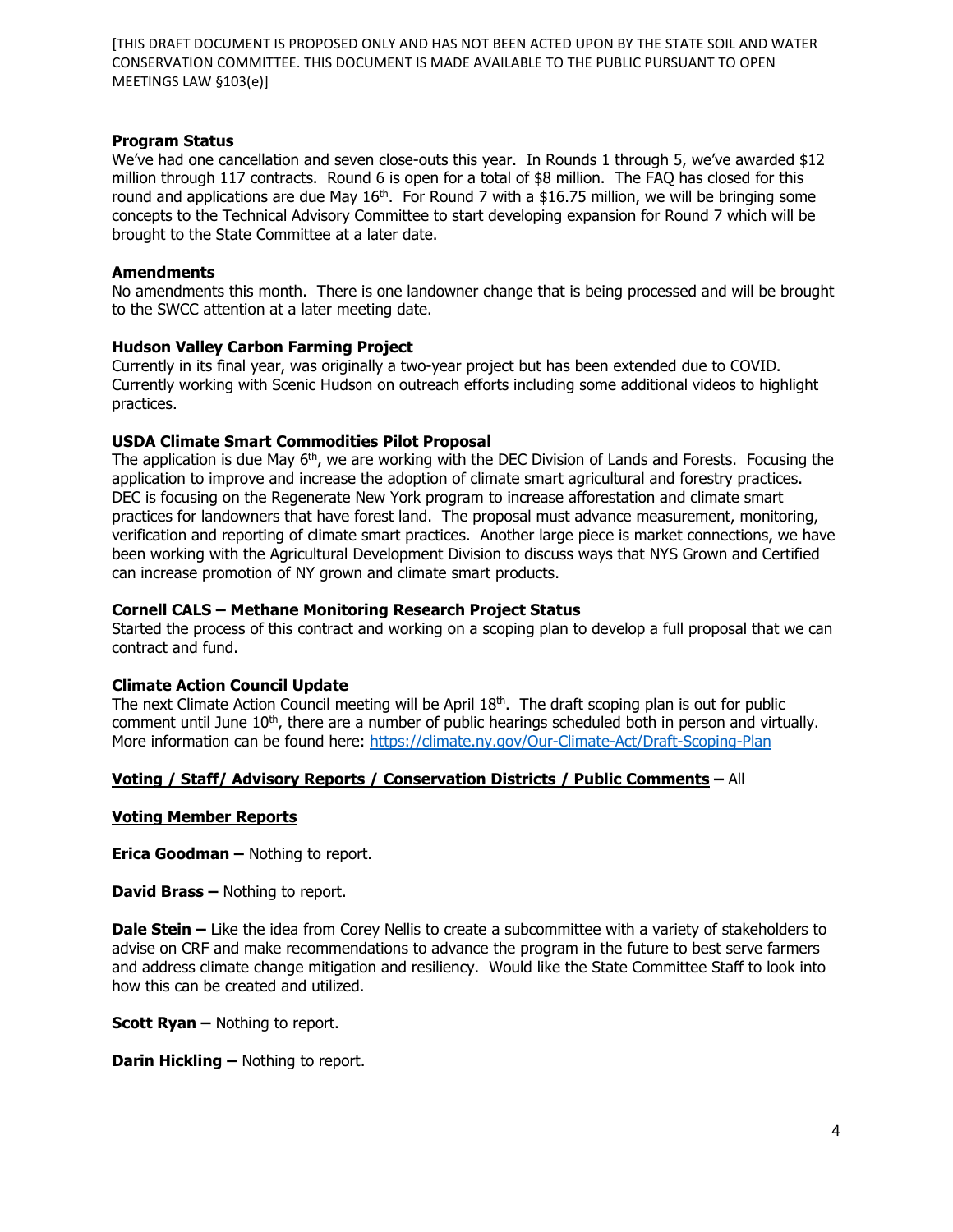# **Advisory Member Reports**

## **Cornell Cooperative Extension (CCE) –** Nothing to report.

**Cornell College of Agriculture and Life Science (CALS)** – There is currently a new study on farm and residential ponds to examine pond greenhouse gasses and carbon burials. There is a call out to see if there is interest in learning about the ecology of the pond and if people are interested in letting Cornell researchers come and sample the pond. The pond must be human made and the year of construction must be known, the pond also must be less than 5 hectares in surface area and less than 5 meters deep. If there is interest, please email Meredith Holgerson at [meredith.holgerson@cornell.edu,](mailto:meredith.holgerson@cornell.edu) include your pond's location (address or latitude/longitude) and surrounding land use, pond age, if the pond has been dredged and a photo of you have one.

**NYS Department of State (DOS) –** The Owasco 9-Element Plan DEC and DOS both reviewed early drafts and provided comments. The full draft should be available for public comment in the next few months. Also saw a preliminary draft in the Seneca and Cayuga 9-Element Plans and are expected to be out for public comment a bit later this summer.

**NYS Department of Environmental Conservation (DEC) –** Submitted the NPS annual report for the period of April  $1<sup>st</sup>$  2020 to March 31 $<sup>st</sup>$  2021. Thanks to AGM and other agencies who have helped out, it</sup> has been accepted and will be posted on the website soon. Working closely with the NRCS on a National Water Quality Initiative agreement and have submitted a draft identifying four watersheds in the Chesapeake Bay Area and will share when the reports are finalized.

**NYS Conservation District Employees' Association (CDEA) –** Currently recovering from the second virtual Water Quality Symposium which went very well. Thank you to all of the people involved.

B. Steinmuller: We have been working together on district capacity, recruitment, and retention. We put together some information from our reports on district personnel and salary numbers that should help discussions on district recruitment and retention that will be shared at a later date.

**NYS Department of Health (DOH) –** Releasing the 5-year revision of New York City's filtration avoidance determination for public comment by the end of the month.

The Drinking Water Source Protection Program is a voluntary program for municipalities to work with different stakeholders to create a drinking water source protection plan. We are working with the Chautauqua lake communities and they cannot say enough good things about working with the Chautauqua SWCD, we applaud the work that has been done and the partnership that has been formed.

P. Kaczmarczyk: on paper, the agricultural industry looks like low hanging fruit, but this is not realistic. One thing that might be beneficial is if we put together an estimate in current dollars to meet the climate goals that have been made. The goal would be for policy makers to see what the real cost of would be to meeting these goals. There was some talk about a payment where a landowner would not be required to put any of their own money in. Would not be in support of this type of structure for a number of reasons. Buy-in is very important.

#### **National Resources Conservation Service (NRCS) –** Nothing to report.

**NYS Agriculture and Markets (AGM) – Applications for land trust grants are due on June 24<sup>th</sup>. Up to** \$50,000 is available to land trusts to help support municipal and county agricultural protection planning initiatives. There is also a new round of funding for town our county farmland protection plans with up to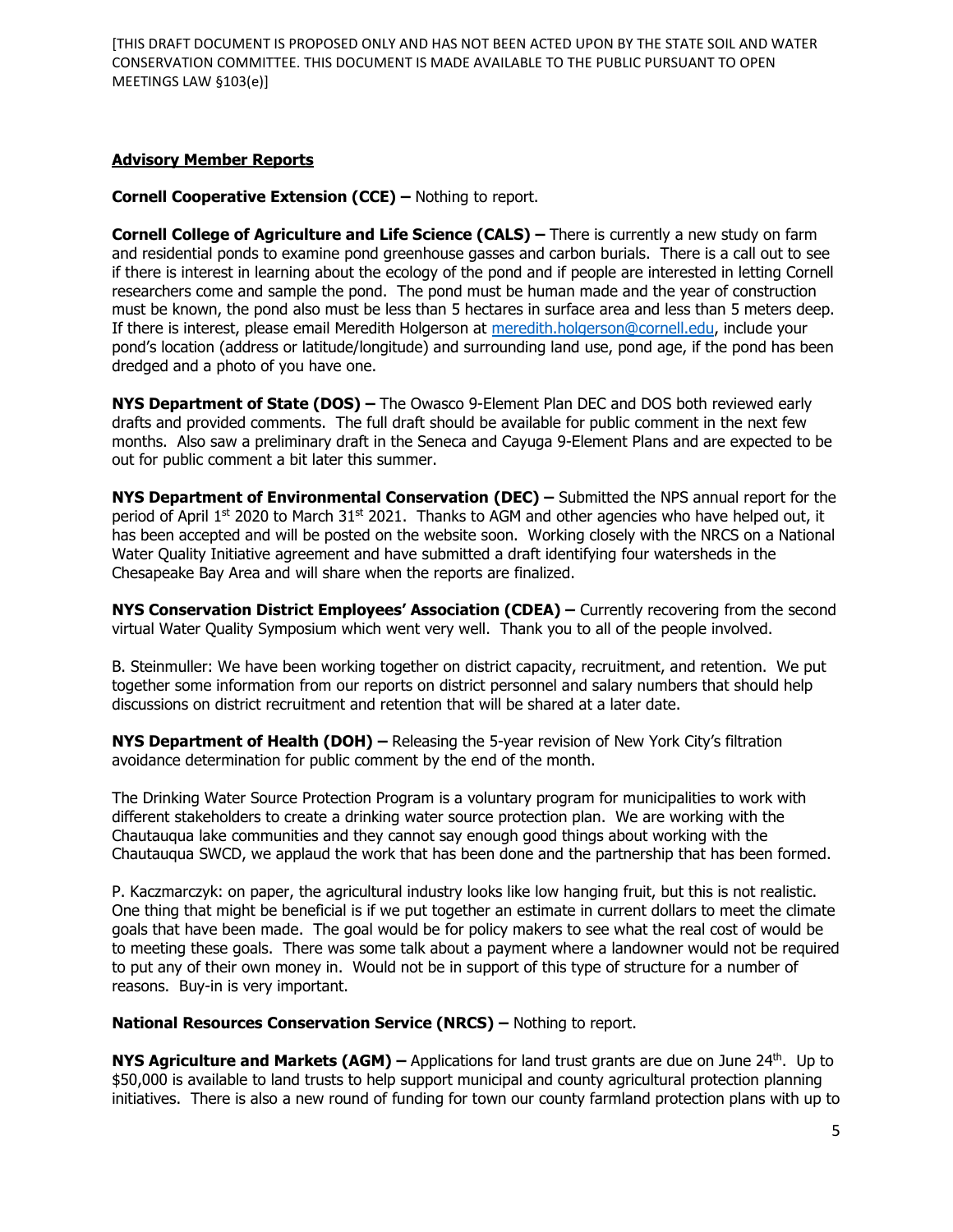\$50,000 available for counties to update their ag and farmland protection plans and up to \$25,000 for towns who have not participated to develop an ag and farmland protection plan.,

## **SUNY Environmental Science and Forestry (ESF) –** Nothing to report.

### **SWCC Staff Reports**

**PJ Emerick –** Nothing to report.

**Ron Bush –** AEM NRCS CNMP trainings were held last week at the Cornell campus, there were 20 folks in person and 50 tuning in remotely. Those come from our private sector planning organizations, SWCDs, NRCS employees, DEC staff, and State Committee Staff. Many thanks to stakeholders and partners for making this happen.

**Ben Luskin –** State recommended rates memo was sent to all districts that should be used when applying for state funds. For any existing RFPs, the existing rates that are published in the original RFP should be used. The numbers went up slightly for this year.

**Jennifer Clifford** – AEM Leopold award is open for applications which are due May 1<sup>st</sup>. We encourage all districts to be looking out for exemplary farms in their counties that they can submit applications on behalf of.

**Bethany Bzduch –** Technical Advisory Committee meeting has been scheduled for April 28<sup>th</sup>.

**Scott Fickbohm –** Nothing to report.

**Tim Clark –** The NYS Envirothon is looking for volunteers for their environmental conservation education conference happening on May 25<sup>th</sup> and 26<sup>th</sup>. They need volunteers to judge oral presentations. For more information, email nysenvirothon@gmail.com.

**Abigail Edwards –** Nothing to report.

## **Conservation District Reports Comments –** Nothing to report.

**Public Comments** – Nothing to report.

## **Meeting adjourned at 11:56 pm.**

Please contact Brian Steinmuller, Assistant Director of the New York State Soil and Water Conservation Committee, if you have questions or would like to propose agenda items for the Committee to address.

[brian.steinmuller@agriculture.ny.gov](mailto:brian.steinmuller@agriculture.ny.gov) (518) 457-0562

**Next Meeting:** May 17<sup>th</sup> in person and remote WebEx options. Meeting start at 10:00 am.

## **Complete Recording of the meeting can be viewed at the following**

<https://www.youtube.com/watch?v=-0yjoAMAIps&list=PL7R0tOxZLuMRdcstuxIysVPLXAejGkUcW>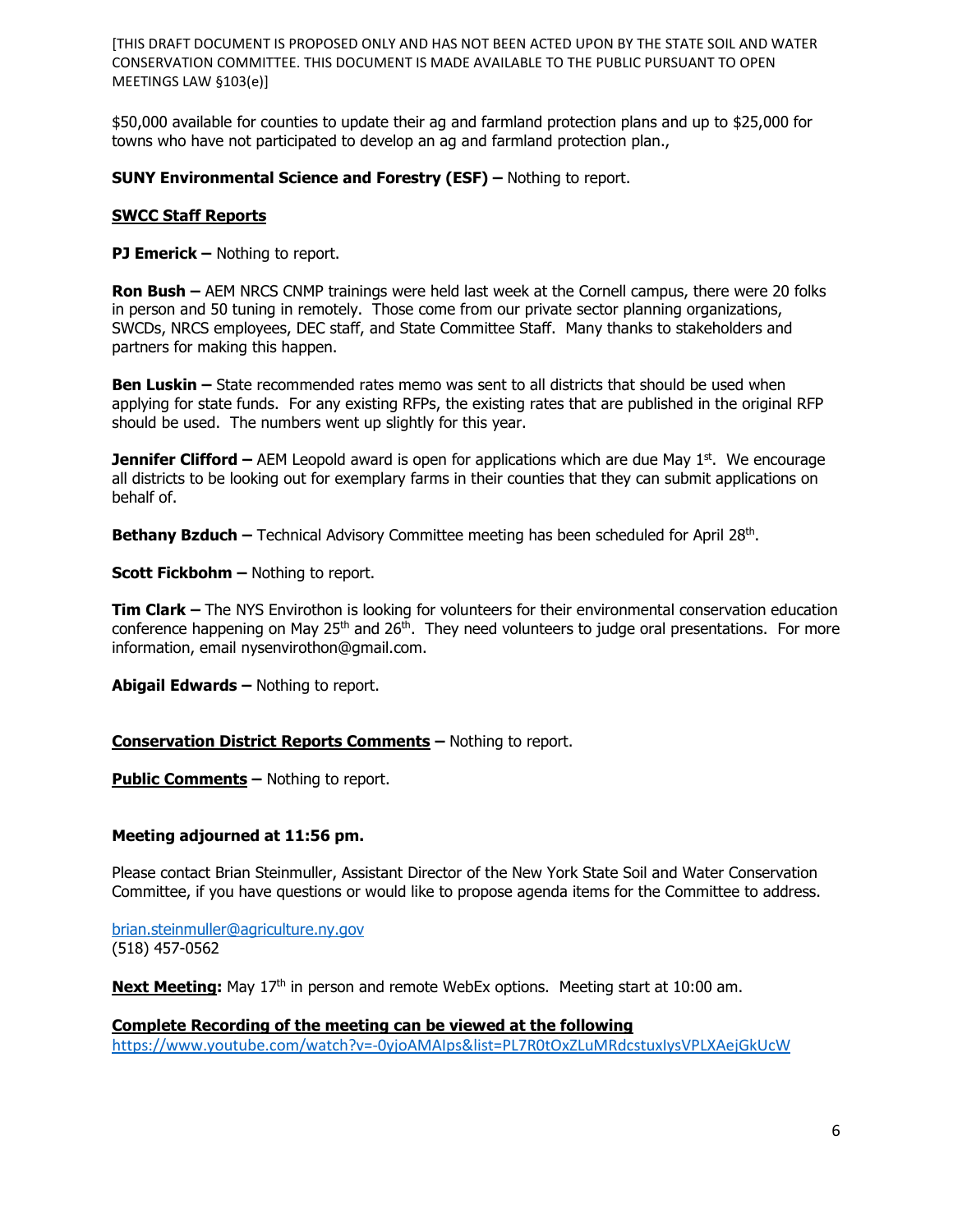# **Covered HUA/Under HUA Waste Storage Recommendation April 8, 2022**

Correspondence from Montgomery County Soil and Water Conservation District was received by the NYS Soil and Water Conservation Committee on March 10, 2022, requesting that a review of NYS SWCC policies be conducted to determine if a Waste Storage Facility (NRCS-NY 313) installed directly underneath a covered livestock heavy use area with slatted floors is eligible. The relevant policies are the Under Barn Manure Storage Policy and the Roofs and Covers for Livestock Heavy Use Area Runoff Management System Policy.

# **Background**

Montgomery County SWCD was awarded funded through Round 26 of the Ag Non-Point Source Program to implement a Livestock Heavy Use Area Runoff Management System, a Waste Storage and Transfer System, Process Wash Water Management System, Access Control System, Erosion Control System, and Stream Corridor and Shoreline Management System on one farm in the county. The District has indicated that the farm is interested in implementing a covered livestock heavy use area with a waste storage facility underneath it.

# **Proposed Project**

On March 22, 2022, Montgomery County SWCD provided conceptual drawings of the proposed project. These drawings were completed by a private engineering firm. A teleconference with the District was held on April 4, 2022 to further the discuss the proposed system.

The proposed system includes a heavy use area that is adjacent to a separate heavy use area that consists of two scrape alleys and an interior feed alley. All of these components would be included underneath one roof structure. This will be an open facility with no walls or curtains. The proposed waste storage facility will be located underneath the two scrape alleys and the interior feed alley. An interior feed alley would be located in the center with the scrape alleys located on either side. Slatted floors would be installed in the scrape alleys to allow for the passive transfer of manure while the animals are being fed. Heifers and young stock would utilize one side of the feed alley and milk cows and dry cows would utilize the other. It is anticipated that the dairy/dry cow herd will be present on the heavy use area for approximately 5-6 hours each day. Heifers may be on the heavy use area for longer periods. Manure from the heavy use area that is adjacent would be pushed to the slatted floors so it can be added to the manure storage.

The proposed waste storage facility will provide 6 months of storage capacity for the farm. Additional inputs to the waste storage facility include runoff from a dry manure stacking pad and milkhouse wastewater. The preliminary designs provide for three access ports to agitate and extract manure. Currently a gas monitoring system is not part of the design but could be considered.

## **Recommendation**

A waste storage facility underneath a covered heavy use area still presents many of the same concerns as an under barn waste storage facility. Human and animal health impacts from the gasses emitted from decomposing manure are still a concern. In this case, ventilation of the gasses would be restricted to the two scrape alleys. This could result in higher concentrations of gas exiting the storage.